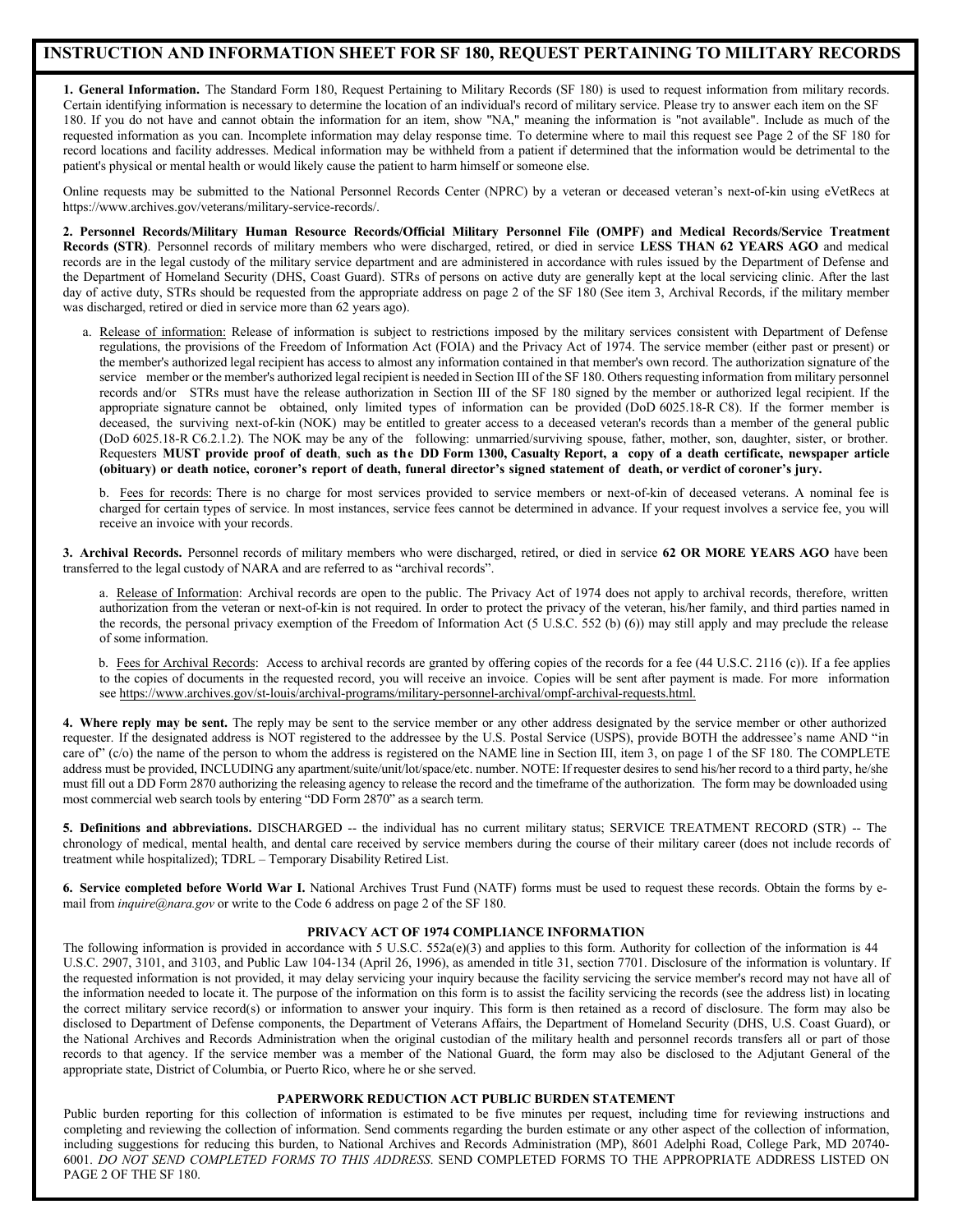Standard Form 180 (Rev. 09/2021) (Page 1) Authorized for local reproduction

## **REQUEST PERTAINING TO MILITARY RECORDS**

|                                                                                                                                                                                                                                                                                                                                                                                                                                                                                                                                                                                                                                                                                                                                                                                                                             | Requests can be submitted online using eVetRecs at https://www.archives.gov/veterans/military-service-records/<br>To ensure the best possible service, please thoroughly review the accompanying instructions before filling out this form. PLEASE PRINT LEGIBLY OR TYPE BELOW. |  |  |  |  |  |  |  |
|-----------------------------------------------------------------------------------------------------------------------------------------------------------------------------------------------------------------------------------------------------------------------------------------------------------------------------------------------------------------------------------------------------------------------------------------------------------------------------------------------------------------------------------------------------------------------------------------------------------------------------------------------------------------------------------------------------------------------------------------------------------------------------------------------------------------------------|---------------------------------------------------------------------------------------------------------------------------------------------------------------------------------------------------------------------------------------------------------------------------------|--|--|--|--|--|--|--|
|                                                                                                                                                                                                                                                                                                                                                                                                                                                                                                                                                                                                                                                                                                                                                                                                                             | <b>SECTION I - INFORMATION NEEDED TO LOCATE RECORDS (Furnish as much information as possible.)</b>                                                                                                                                                                              |  |  |  |  |  |  |  |
| 1. NAME USED DURING SERVICE (last, first, full middle)                                                                                                                                                                                                                                                                                                                                                                                                                                                                                                                                                                                                                                                                                                                                                                      | 2. SOCIAL SECURITY #<br>3. DATE OF BIRTH<br><b>4. PLACE OF BIRTH</b>                                                                                                                                                                                                            |  |  |  |  |  |  |  |
|                                                                                                                                                                                                                                                                                                                                                                                                                                                                                                                                                                                                                                                                                                                                                                                                                             |                                                                                                                                                                                                                                                                                 |  |  |  |  |  |  |  |
| 5. SERVICE, PAST AND PRESENT (For an effective records search, it is important that ALL service be shown below.)                                                                                                                                                                                                                                                                                                                                                                                                                                                                                                                                                                                                                                                                                                            |                                                                                                                                                                                                                                                                                 |  |  |  |  |  |  |  |
| <b>DATE</b><br><b>BRANCH OF SERVICE</b>                                                                                                                                                                                                                                                                                                                                                                                                                                                                                                                                                                                                                                                                                                                                                                                     | <b>DATE</b><br>SERVICE NUMBER<br><b>OFFICER</b><br><b>ENLISTED</b>                                                                                                                                                                                                              |  |  |  |  |  |  |  |
|                                                                                                                                                                                                                                                                                                                                                                                                                                                                                                                                                                                                                                                                                                                                                                                                                             | <b>ENTERED</b><br><b>RELEASED</b><br>(If unknown, write "unknown")                                                                                                                                                                                                              |  |  |  |  |  |  |  |
| a. ACTIVE                                                                                                                                                                                                                                                                                                                                                                                                                                                                                                                                                                                                                                                                                                                                                                                                                   |                                                                                                                                                                                                                                                                                 |  |  |  |  |  |  |  |
| <b>b. RESERVE</b>                                                                                                                                                                                                                                                                                                                                                                                                                                                                                                                                                                                                                                                                                                                                                                                                           |                                                                                                                                                                                                                                                                                 |  |  |  |  |  |  |  |
| c. NATIONAL<br><b>GUARD</b>                                                                                                                                                                                                                                                                                                                                                                                                                                                                                                                                                                                                                                                                                                                                                                                                 |                                                                                                                                                                                                                                                                                 |  |  |  |  |  |  |  |
| <b>6. PLEASE LIST LAST FOUR DUTY STATIONS, IF KNOWN: 1.</b><br>3.                                                                                                                                                                                                                                                                                                                                                                                                                                                                                                                                                                                                                                                                                                                                                           | 4.                                                                                                                                                                                                                                                                              |  |  |  |  |  |  |  |
| 7. IS THIS PERSON DECEASED?<br>$\Box$ NO                                                                                                                                                                                                                                                                                                                                                                                                                                                                                                                                                                                                                                                                                                                                                                                    | $\Box$ YES - <b>MUST</b> provide Date of Death if veteran is deceased:                                                                                                                                                                                                          |  |  |  |  |  |  |  |
| 8. DID THIS PERSON RETIRE FROM MILITARY SERVICE?                                                                                                                                                                                                                                                                                                                                                                                                                                                                                                                                                                                                                                                                                                                                                                            | <b>YES</b><br>NO                                                                                                                                                                                                                                                                |  |  |  |  |  |  |  |
|                                                                                                                                                                                                                                                                                                                                                                                                                                                                                                                                                                                                                                                                                                                                                                                                                             | <b>SECTION II - INFORMATION AND/OR DOCUMENTS REQUESTED</b>                                                                                                                                                                                                                      |  |  |  |  |  |  |  |
| 1. CHECK THE ITEM(S) YOU ARE REQUESTING:                                                                                                                                                                                                                                                                                                                                                                                                                                                                                                                                                                                                                                                                                                                                                                                    |                                                                                                                                                                                                                                                                                 |  |  |  |  |  |  |  |
| DD Form 214 or equivalent: Year(s) in which form(s) issued to veteran (Date of Separation):<br>This form contains information used to verify military service. An UNDELETED DD Form 214 is ordinarily required to determine eligibility for benefits. If you<br>request a DELETED copy, the following items will be blacked out: authority for separation, reason for separation, reenlistment eligibility code, separation (SPD/SPN)<br>code, and, for separations after June 30, 1979, character of separation and dates of time lost. Please note – recent veterans may be able to request a DD Form 214 through<br>milConnect by visiting: https://www.va.gov/records/get-military-service-records/<br>An UNDELETED copy will be sent UNLESS YOU SPECIFY A DELETED COPY by checking this box:    I want a DELETED copy. |                                                                                                                                                                                                                                                                                 |  |  |  |  |  |  |  |
| Official Military Personnel File (OMPF): The OMPF may include duty stations and assignments, training and qualifications, awards and decorations received, disciplinary<br>actions, administrative remarks, enlistment and/or discharge information (including DD Form 214, Report of Separation, or equivalent), and other personnel actions. Detailed<br>information about the veteran's participation in battles and their military engagements is NOT contained in the record.                                                                                                                                                                                                                                                                                                                                          |                                                                                                                                                                                                                                                                                 |  |  |  |  |  |  |  |
|                                                                                                                                                                                                                                                                                                                                                                                                                                                                                                                                                                                                                                                                                                                                                                                                                             | Medical Records: Includes health (outpatient), extended ambulatory, and dental records. If inpatient/hospitalization records are requested, please specify below.                                                                                                               |  |  |  |  |  |  |  |
| I request inpatient/hospitalization records from<br>If available, you may receive copies of inpatient narrative summaries, operative reports, discharge summaries, etc. contained in the record.                                                                                                                                                                                                                                                                                                                                                                                                                                                                                                                                                                                                                            | (facility), last treated in<br>(year). ( <b>NOTE</b> : Fields are required)                                                                                                                                                                                                     |  |  |  |  |  |  |  |
| <b>Dental Records:</b> Please check this box if <b>ONLY</b> dental records are needed from the medical record.                                                                                                                                                                                                                                                                                                                                                                                                                                                                                                                                                                                                                                                                                                              |                                                                                                                                                                                                                                                                                 |  |  |  |  |  |  |  |
| <b>Other (Please Specify):</b>                                                                                                                                                                                                                                                                                                                                                                                                                                                                                                                                                                                                                                                                                                                                                                                              |                                                                                                                                                                                                                                                                                 |  |  |  |  |  |  |  |
| reply. Information provided will in no way be used to make a decision to deny the request.)                                                                                                                                                                                                                                                                                                                                                                                                                                                                                                                                                                                                                                                                                                                                 | 2. PURPOSE: (Providing information about the purpose of the request is voluntary; however, it may help to provide the best possible response and may result in a faster                                                                                                         |  |  |  |  |  |  |  |
| Benefits (explain)<br>Employment<br>VA Loan Programs                                                                                                                                                                                                                                                                                                                                                                                                                                                                                                                                                                                                                                                                                                                                                                        | Medical<br>Genealogy<br>Correction<br>Personal<br>Other (explain)                                                                                                                                                                                                               |  |  |  |  |  |  |  |
| Explain here:                                                                                                                                                                                                                                                                                                                                                                                                                                                                                                                                                                                                                                                                                                                                                                                                               |                                                                                                                                                                                                                                                                                 |  |  |  |  |  |  |  |
|                                                                                                                                                                                                                                                                                                                                                                                                                                                                                                                                                                                                                                                                                                                                                                                                                             | <b>SECTION III - RETURN ADDRESS AND SIGNATURE</b>                                                                                                                                                                                                                               |  |  |  |  |  |  |  |
| <b>1. REQUESTER NAME:</b>                                                                                                                                                                                                                                                                                                                                                                                                                                                                                                                                                                                                                                                                                                                                                                                                   | 2. RELATIONSHIP TO VETERAN:                                                                                                                                                                                                                                                     |  |  |  |  |  |  |  |
| 3.<br>I am the MILITARY SERVICE MEMBER OR VETERAN identified in<br>Section 1, above.<br>I am the DECEASED VETERAN'S NEXT-OF-KIN (MUST submit<br><b>Proof of Death.</b> See item 2a on instruction sheet.)                                                                                                                                                                                                                                                                                                                                                                                                                                                                                                                                                                                                                   | I am the VETERAN'S LEGAL GUARDIAN (MUST submit copy of Court<br>Appointment) or AUTHORIZED REPRESENTATIVE (MUST submit copy of<br>Authorization Letter or Power of Attorney)                                                                                                    |  |  |  |  |  |  |  |
| <b>4. SEND INFORMATION/DOCUMENTS TO:</b>                                                                                                                                                                                                                                                                                                                                                                                                                                                                                                                                                                                                                                                                                                                                                                                    | OTHER (Specify):                                                                                                                                                                                                                                                                |  |  |  |  |  |  |  |
| (Please print or type. See item 4 on accompanying instructions.)                                                                                                                                                                                                                                                                                                                                                                                                                                                                                                                                                                                                                                                                                                                                                            | 5. AUTHORIZATION SIGNATURE: I declare (or certify, verify, or state)<br>under penalty of perjury under the laws of the United States of America that                                                                                                                            |  |  |  |  |  |  |  |
|                                                                                                                                                                                                                                                                                                                                                                                                                                                                                                                                                                                                                                                                                                                                                                                                                             |                                                                                                                                                                                                                                                                                 |  |  |  |  |  |  |  |
| Name                                                                                                                                                                                                                                                                                                                                                                                                                                                                                                                                                                                                                                                                                                                                                                                                                        | the information in this Section 3 is true and correct and that I authorize the<br>release of the requested information. (See items 2a or 3a on the accompanying<br>instructions sheet. Without the Authorization Signature of the veteran, next-of-kin of                       |  |  |  |  |  |  |  |
| <b>Street Address</b><br>Apt. #                                                                                                                                                                                                                                                                                                                                                                                                                                                                                                                                                                                                                                                                                                                                                                                             | deceased veteran, veteran's legal guardian, authorized government agent, or other<br>authorized representative, only limited information can be released unless the                                                                                                             |  |  |  |  |  |  |  |
| State<br>ZIP Code<br>City                                                                                                                                                                                                                                                                                                                                                                                                                                                                                                                                                                                                                                                                                                                                                                                                   | request is archival. No signature is required if the request is for archival records.)                                                                                                                                                                                          |  |  |  |  |  |  |  |
| Fax Number<br>Daytime Phone                                                                                                                                                                                                                                                                                                                                                                                                                                                                                                                                                                                                                                                                                                                                                                                                 | Signature Required - Do not print<br>Date                                                                                                                                                                                                                                       |  |  |  |  |  |  |  |